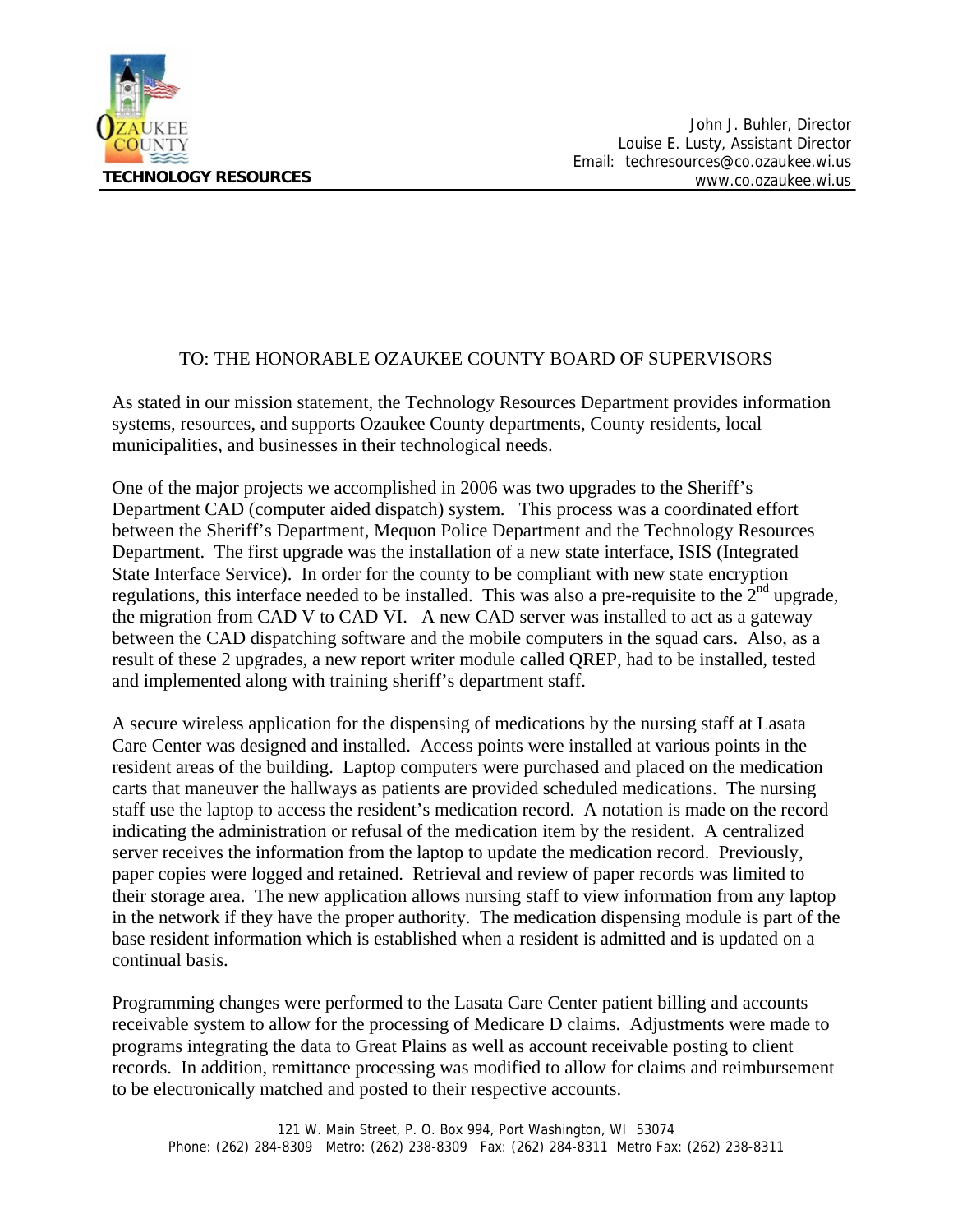Planning, Resources and Land Management requested assistance in producing letters and reports from the Carmody data base. Our programmer assisted in the retrieval of information and creation of letters which were mailed to clients. Our programmer is working with Planning, Resources and Land Management staff in the creation of a data base that will be used in lieu of the current application. This process will continue in 2007.

An investigation continued in 2007 between the County Treasurer and Technology Resources trying to find a replacement software package to replace the in-house developed application used to process assessment and taxation information. Several software packages have been demonstrated to staff at the Administration Center and staff visited Columbia County to see how their application functioned. They had a consultant custom create a system specific to their needs. We anticipate that in 2007 we will be selecting a package and begin the conversion to the new software.

Investigation and planning continued for a disaster recovery solution for the entire county network. Interviews and demonstrations of several different platforms and solutions were reviewed during the summer and fall of 2006. Any acquired solution will need to handle multiple environments of county, state and municipal applications that use Ozaukee County as their network infrastructure. I anticipate that we will be implementing a solution during the 2007.

Other accomplishments in 2006 included the installation of 54 desktop and 6 laptop computers. The majority of these computers were replacements for existing units that had been in service 4 or more years. These used computers were sanitized and either redeployed, stored for resale or disposed of through the Ozaukee County Volunteer Center recycling program. We sold 59 personal computers to local municipalities, employees, county board members and non profit agencies in 2006. Staff from Technology Resources logged over 100 hours of time installing and supporting the technology needs of the local municipality. Those hours were billed to local municipalities and revenues reflected in our department accounts.

I would like to thank the County Board of Supervisors, County Administrator and the user departments for their cooperation and support in 2006.

Respectfully submitted,

John J. Buhler Technology Resources Director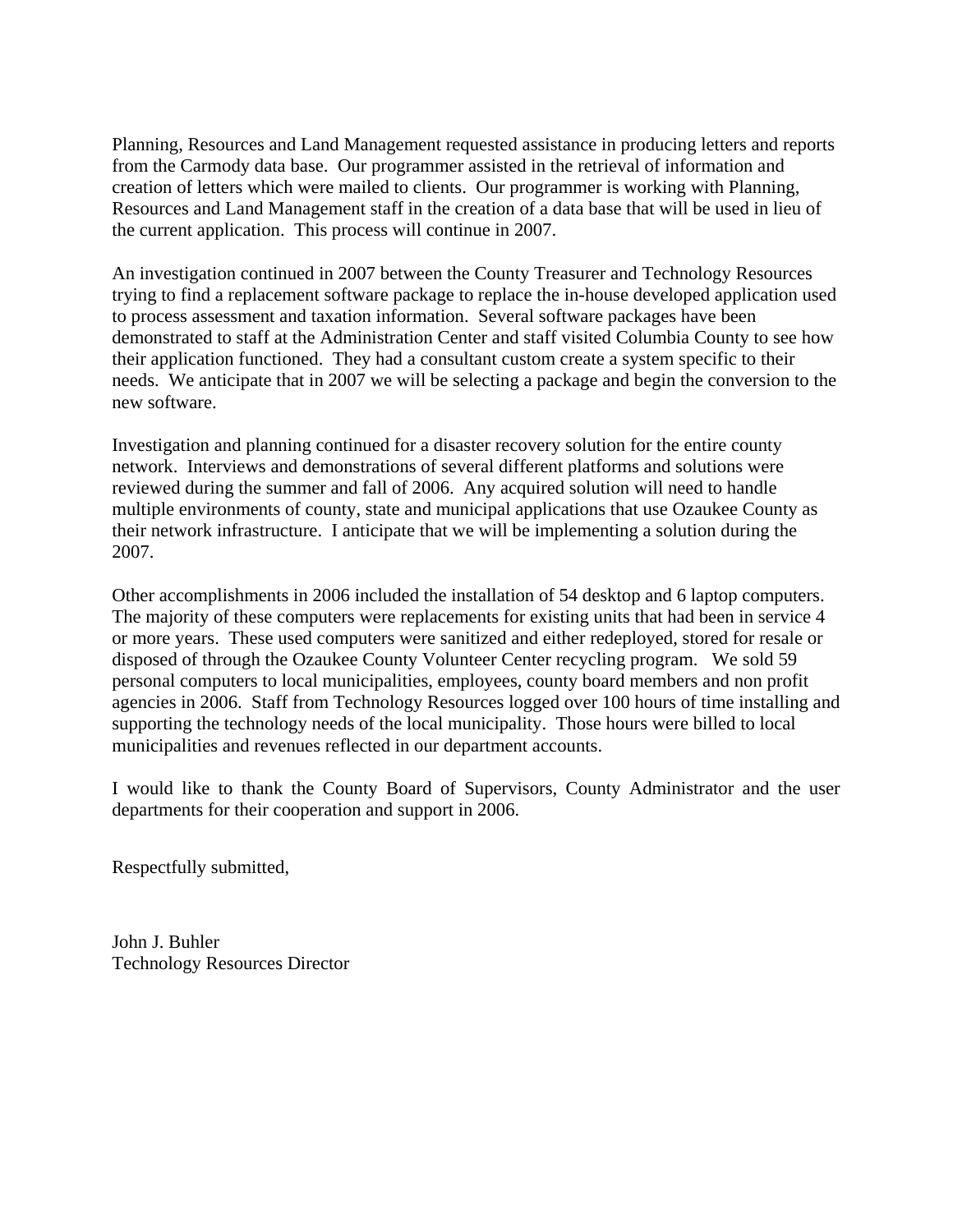

John. J. Buhler, Director Louise E. Lusty, Assistant Director Email: techresources@co.ozaukee.wi.us

#### **COMMUNICATIONS DIVISION**

The communications division of Ozaukee County Technical Resources is responsible for the maintenance, repair and augmentation of the county's telecommunications systems.

In 2006 this department began the implementation of several new projects that are scheduled for completion in 2007.

- EDACS System Renewal Project
	- 802.16 Wireless Project (Golf course connectivity to county network)
	- Wireless 911 upgrade
	- Mobile data

The EDACS renewal project, a.k.a. radio system backbone upgrade, saw the placement of new shelters and the associated grounding work accomplished by year end. Orders for backbone equipment were placed with delivery to the tower sites completed in February of 2007. Installation and testing of the equipment will take place with the assistance of staff from General Communications Inc. who are the local representatives for the equipment vendor M/A COM, Inc. from Lynchburg Virginia. The overall project management is being provided by Communications International, Inc. from Vero Beach Florida. The expectation is for the system to be operational by summer of 2007.

The wireless data project (802.16) has received all preliminary approvals for the use of the proposed towers and other planning and engineering functions had been completed. There are still some path studies that need to be performed which are scheduled for completion during February and March of 2007. It is believed that the infrastructure should be in place and operational by summer of 2007. This will allow both county golf course facilities to utilize the county network functions. Once deployment to the golf courses is completed, opportunities will be investigated to connect local government municipalities using the county provided WAN (wide area network) to this new platform.

The wireless 911 upgrade reached several milestones. First the grant application was completed and submitted by the Land Information and County Administrators office with information provided by radio services. The grant award to date is approximately \$489,000.00. A contractual agreement with Plant/CML through Milwaukee 2-Way was entered for the acquisition of equipment. This equipment was received in February 2007 with installation and training to be completed in March 2007. Extensive testing of this environment will be conducted by the Sheriff's Department Dispatch prior to the go live later in 2007.

Mobile Data project is an ongoing upgrade. We are now operating on version 4 of MDB (mobile data browser) which allows for accessing the in-house databases from the mobiles computers in the law enforcement vehicles. The radio IP server's hardware and software were upgraded as

121 W. Main Street, P. O. Box 994, Port Washington, WI 53074 Phone: (262) 284-8309 Metro: (262) 238-8309 Fax: (262) 284-8311 Metro Fax: (262) 238-8311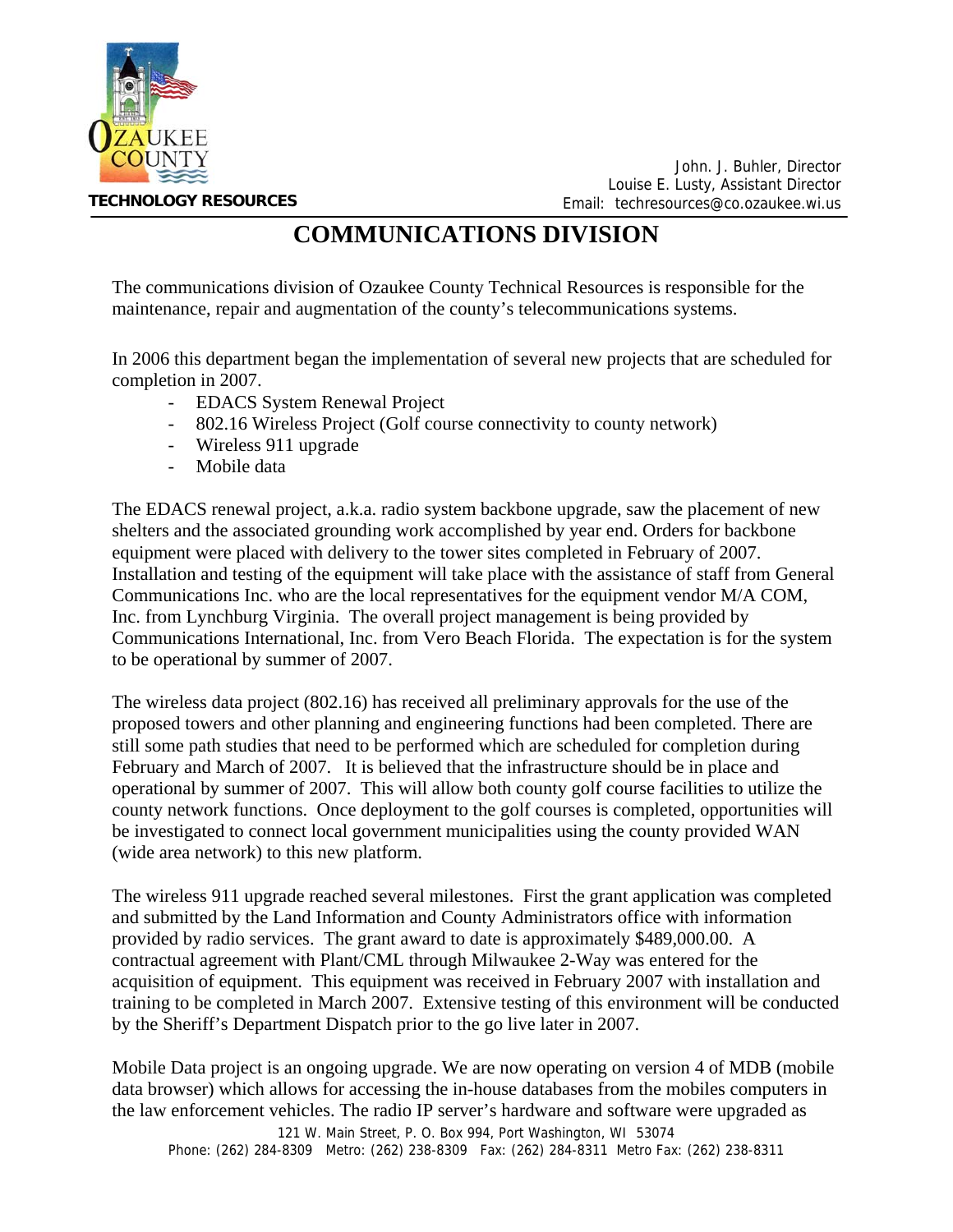part of this project and a new message switch was installed. All of this works together to provide efficient and effective transferal of data to the officers in the field as well as giving the dispatch and administrative staff access to functionality previously unavailable.

Other projects of note:

- Successful implementation of a camera and microphone system for creation of recordings in the detective bureau's interview rooms.
- Upgrade two of the six dispatch consoles to Windows XP operating system and new hardware.
- Deployment of an interoperability link with Sheboygan County was completed and successfully tested.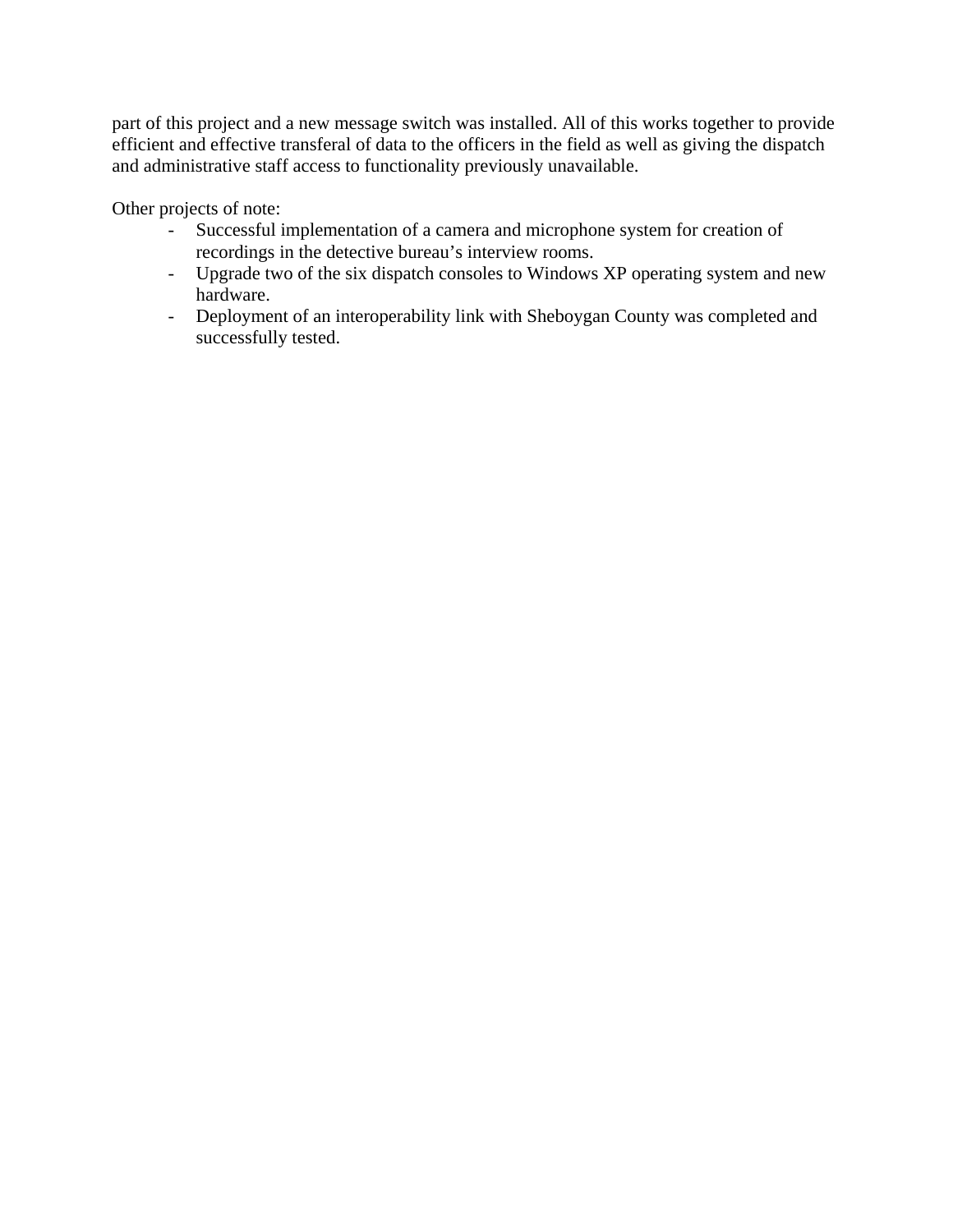### **Ozaukee County Network Accounts**

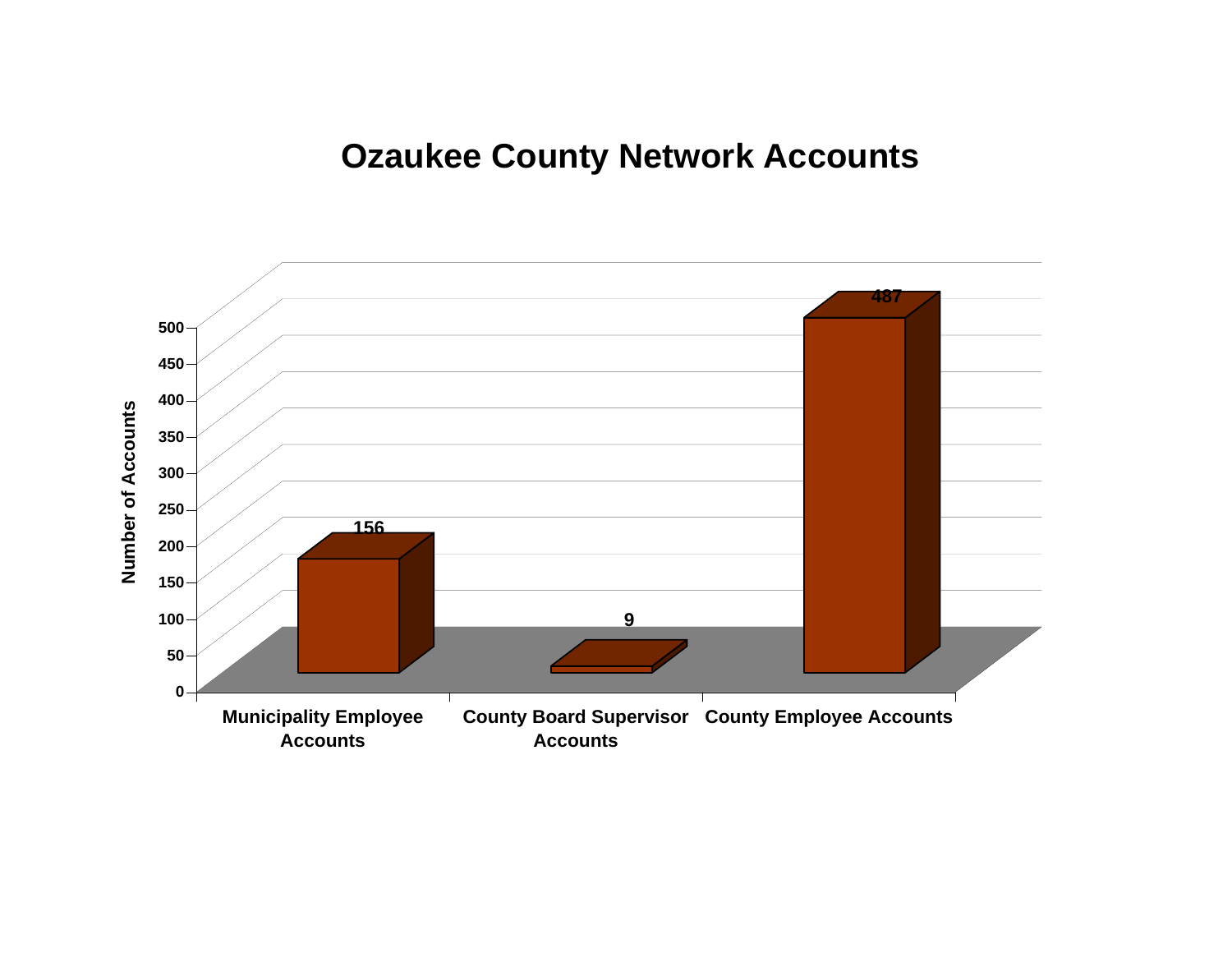### **Network Accounts by Municipality**

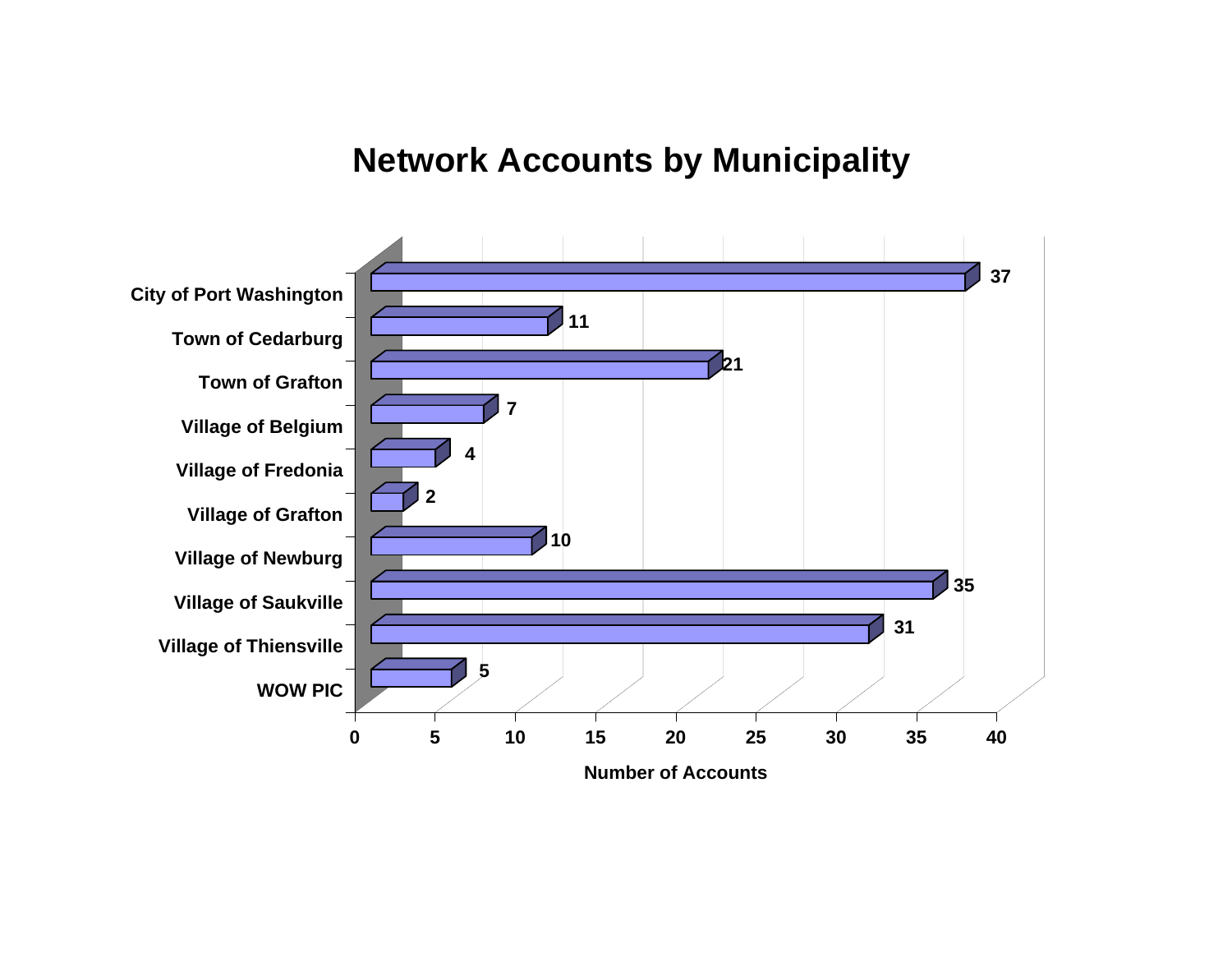## **Ozaukee County Email Accounts**

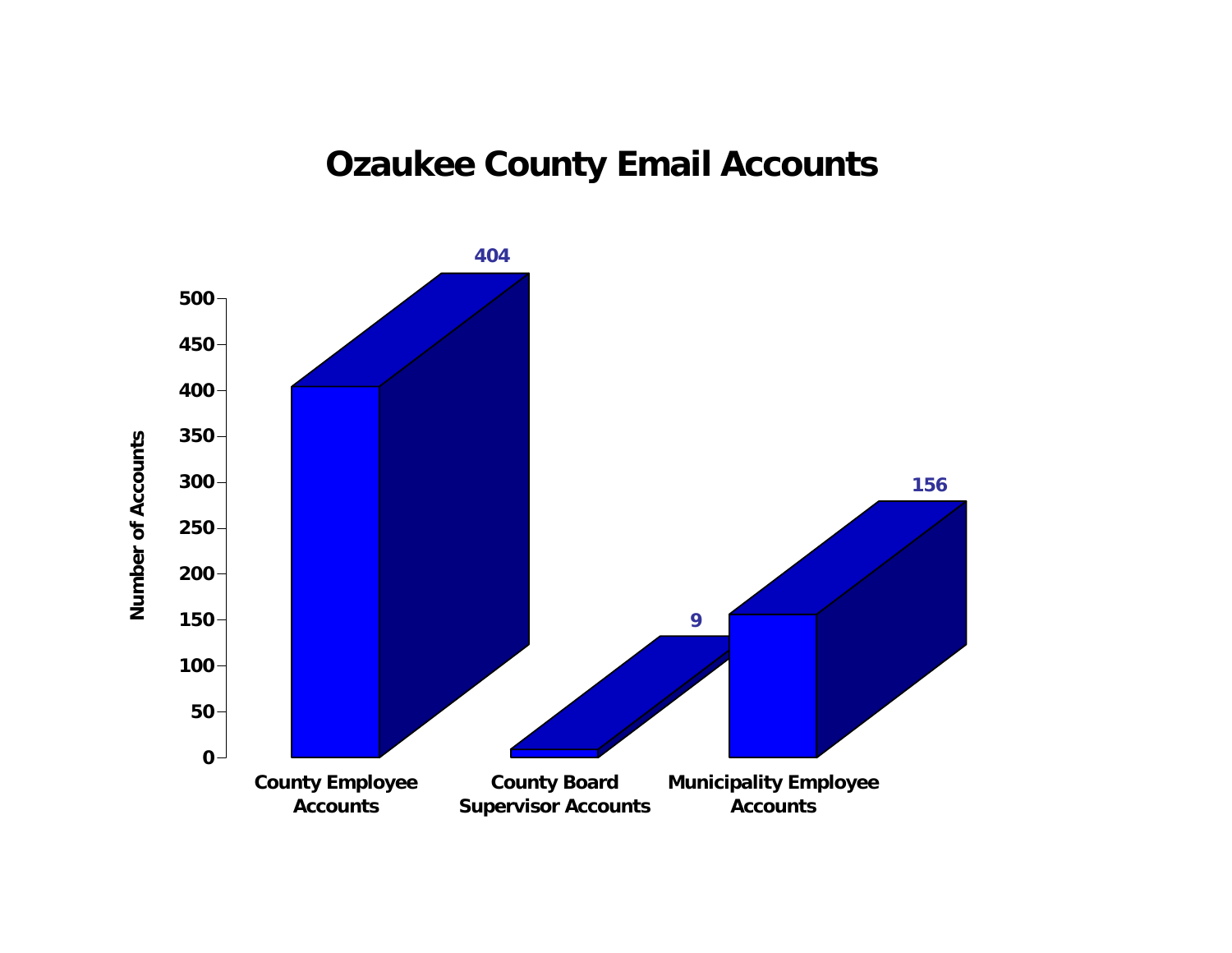#### **Email Accounts by Municipality**



**Number of Accounts**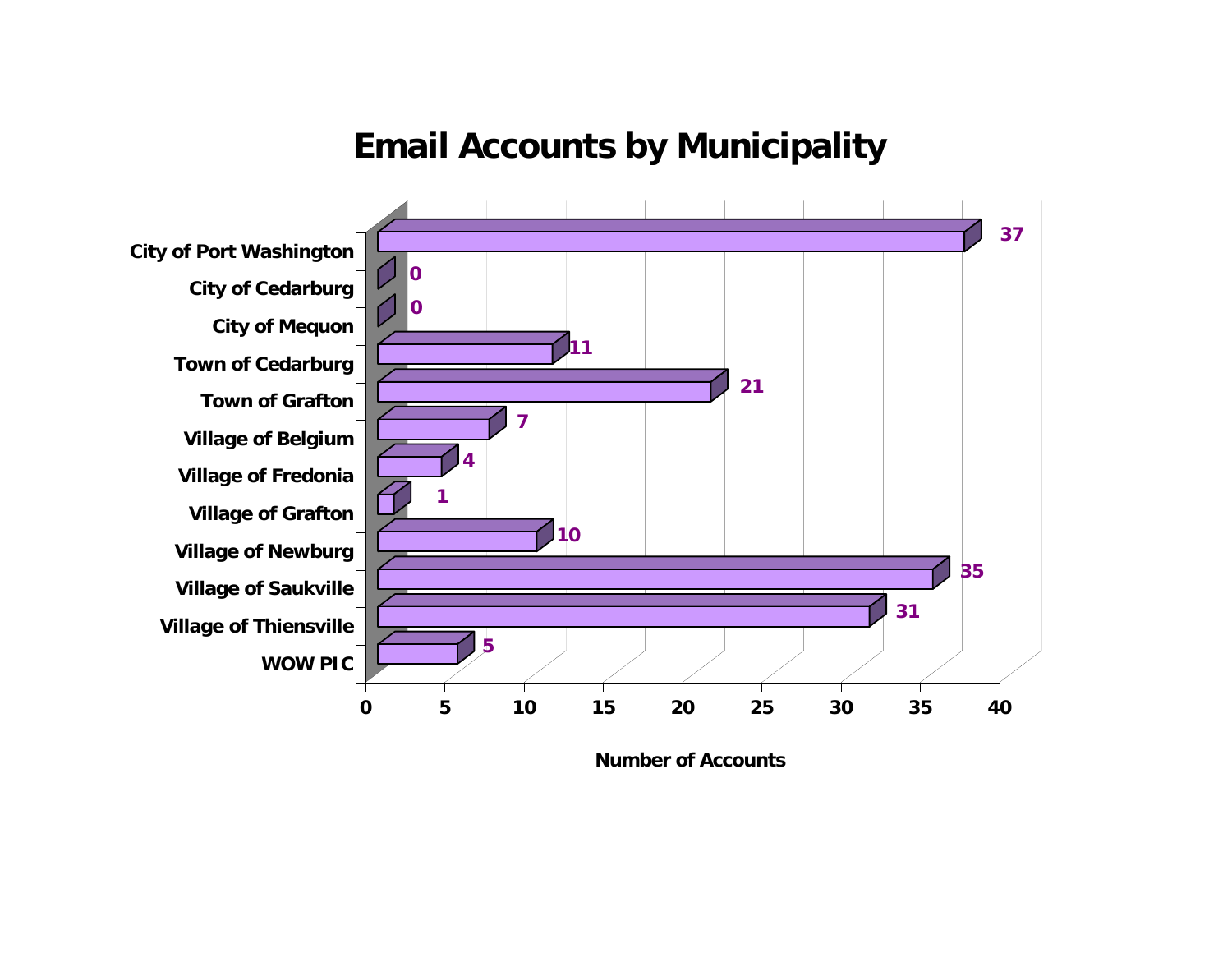

# **2006 E-mail Processed - By Day of the Week**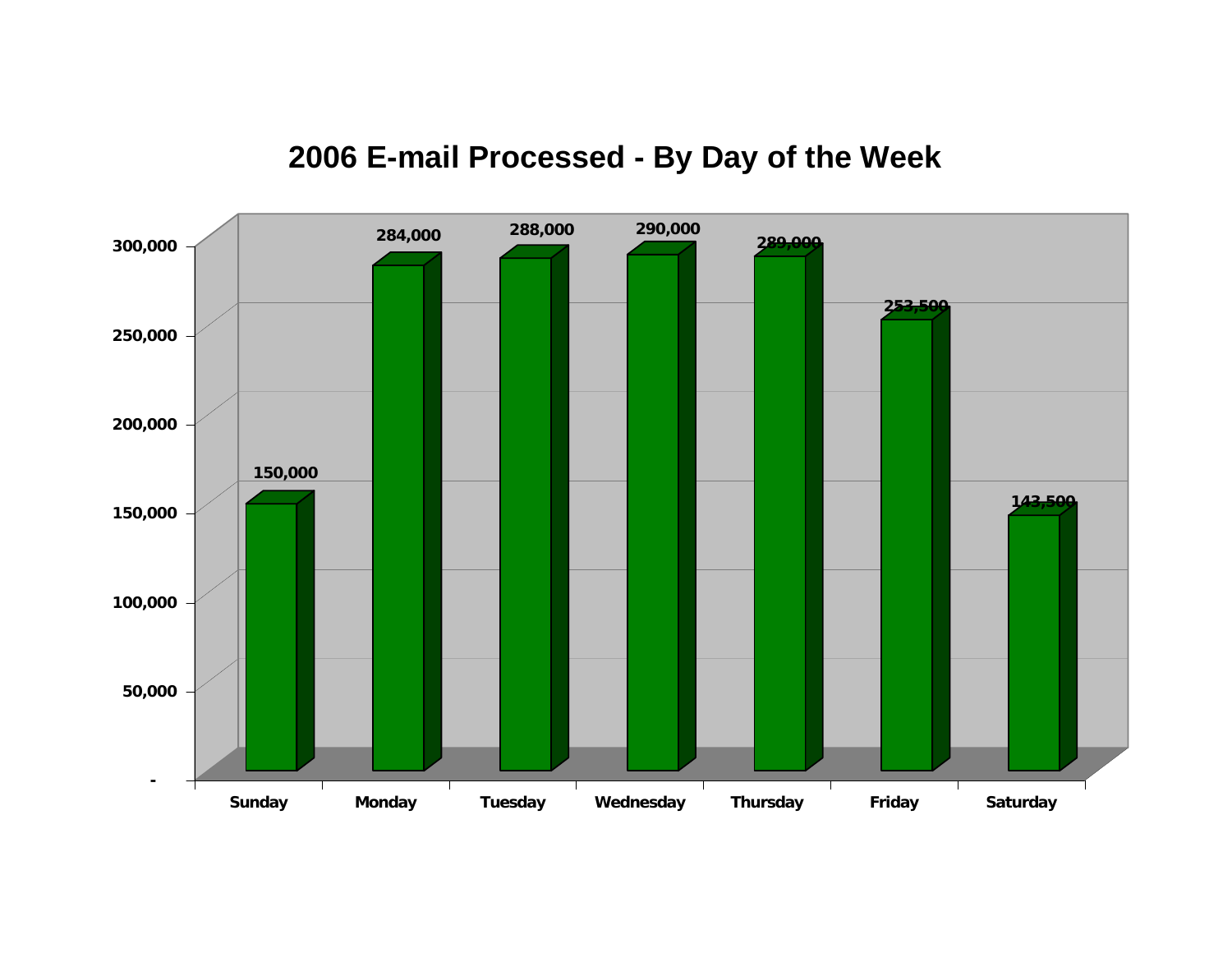# **Top Ten Ozaukee Links Accessed from www.co.ozaukee.wi.us During 2006**